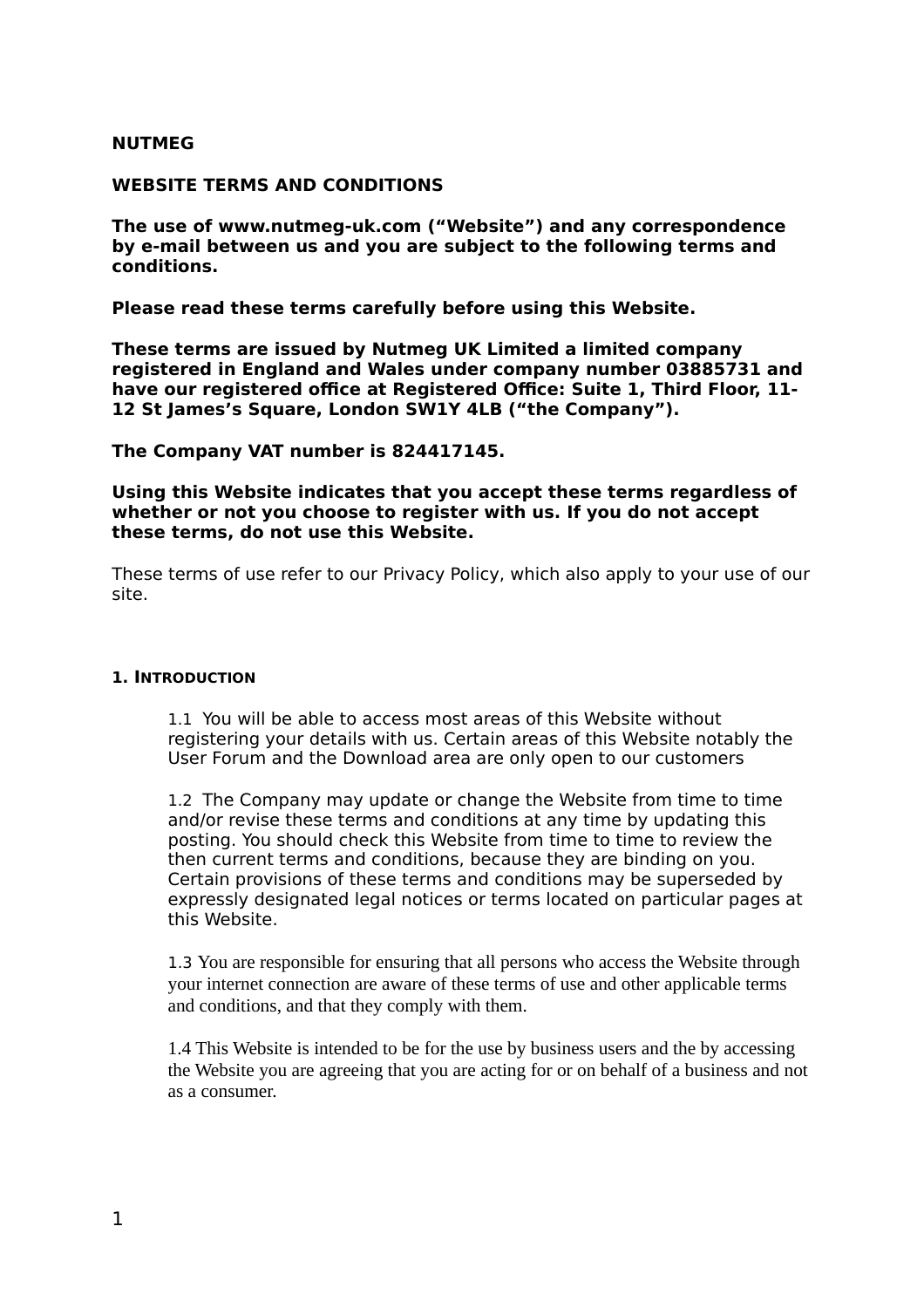## **2. LICENCE**

2.1 You are permitted to print and download extracts from this Website on the following basis:

(a) no documents or related graphics on this Website are modified in any way;

(b) no graphics on this Website are used separately from accompanying text; and

(c) the Company's copyright notice and a permission notice appear in all copies as follows: "© Nutmeg UK Limited May 2018. Published by permission of the copyright owner."

(d) Use of any software, including program updates, that is made available to download from this Website is governed by the terms of the licence agreement, if any, which accompanies or is included with the software ("Licence Agreement"). The software is made available for download solely for use by end users in accordance with the Licence Agreement.

2.2 Unless otherwise stated, the copyright and other intellectual property rights in all material on this Website (including without limitation photographs and graphical images) are owned by the Company or its licensors. For the purposes of these terms and conditions, any use of extracts or software from this Website other than in accordance with paragraphs 2.1 and 2.2 above for any purpose is prohibited. If you breach any of the provisions in these terms and conditions, your permission to use this Website automatically terminates and you must immediately destroy any downloaded or printed extracts from this Website.

2.3 Subject to paragraphs 2.1 and 2.2, no part of this Website may be reproduced or stored in any other website or included in any public or private electronic retrieval system or service without the Company's prior written permission.

2.4 Any rights not expressly granted in these terms are reserved.

## **3. SERVICE ACCESS**

3.1 While the Company endeavours to ensure that this Website is normally available 24 hours a day, the Company will not be liable if for any reason this Website is unavailable at any time or for any period.

3.2 Access to this Website may be suspended temporarily and without notice in the case of system failure, maintenance or repair or for reasons beyond the Company's control.

## **4. VISITOR MATERIAL AND CONDUCT**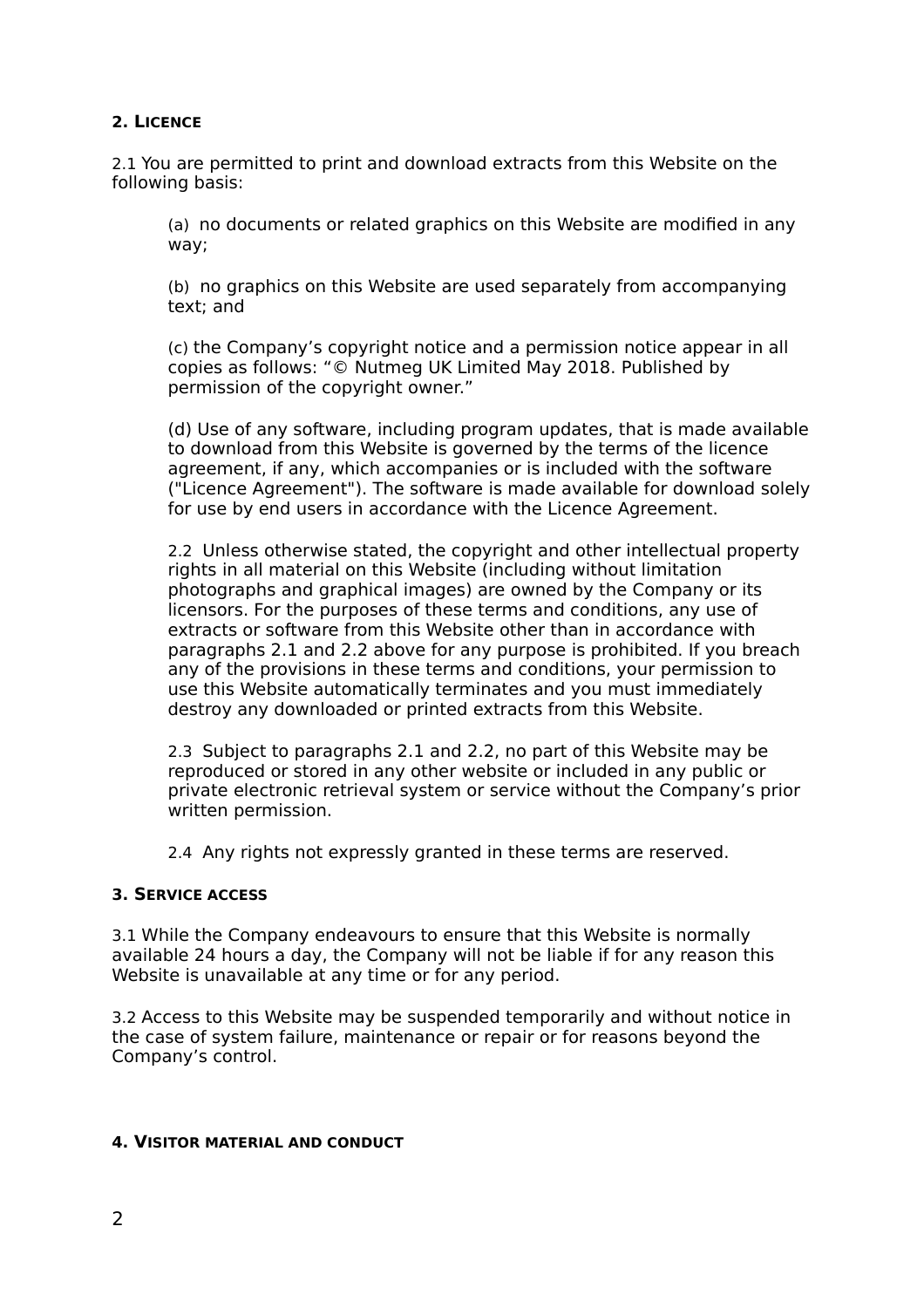4.1 Other than personally identifiable information, which is covered under the Privacy Policy - any material you transmit or post to this Website will be considered non-confidential and non-proprietary. The Company will have no obligations with respect to such material. The Company and its designees will be free to copy, disclose, distribute, incorporate and otherwise use such material and all data, images, sounds, text and other things embodied therein for any and all commercial or non-commercial purposes.

4.2 You are prohibited from posting or transmitting to or from this Website any material:

(a) that is threatening, defamatory, obscene, indecent, seditious, offensive, pornographic, abusive, liable to incite racial hatred, discriminatory, menacing, scandalous, inflammatory, blasphemous, in breach of confidence, in breach of privacy or which may cause annoyance or inconvenience;

(b) for which you have not obtained all necessary licences and/or approvals;

(c) which constitutes or encourages conduct that would be considered a criminal offence, give rise to civil liability, or otherwise be contrary to the law of or infringe the rights of any third party, in the UK or any other country in the world; or

(d) which is technically harmful (including, without limitation, computer viruses, logic bombs, Trojan horses, worms, harmful components, corrupted data or other malicious software or harmful data).

4.3 You may not misuse the Website (including, without limitation, by hacking).

4.4 The Company will fully co-operate with any law enforcement authorities or court order requesting or directing the Company to disclose the identity or locate anyone posting any material in breach of paragraphs 4.2 or 4.3.

#### **5. LINKS TO AND FROM OTHER WEBSITES**

5.1 Links to third party websites on this Website are provided solely for your convenience. If you use these links, you leave this Website. The Company has not reviewed all of these third-party websites and does not control and is not responsible for these websites or their content. The Company therefore does not endorse or make any representations about them, or any material found there, or any results that may be obtained from using them. If you decide to access any of the third party websites linked to this Website, you do so entirely at your own risk.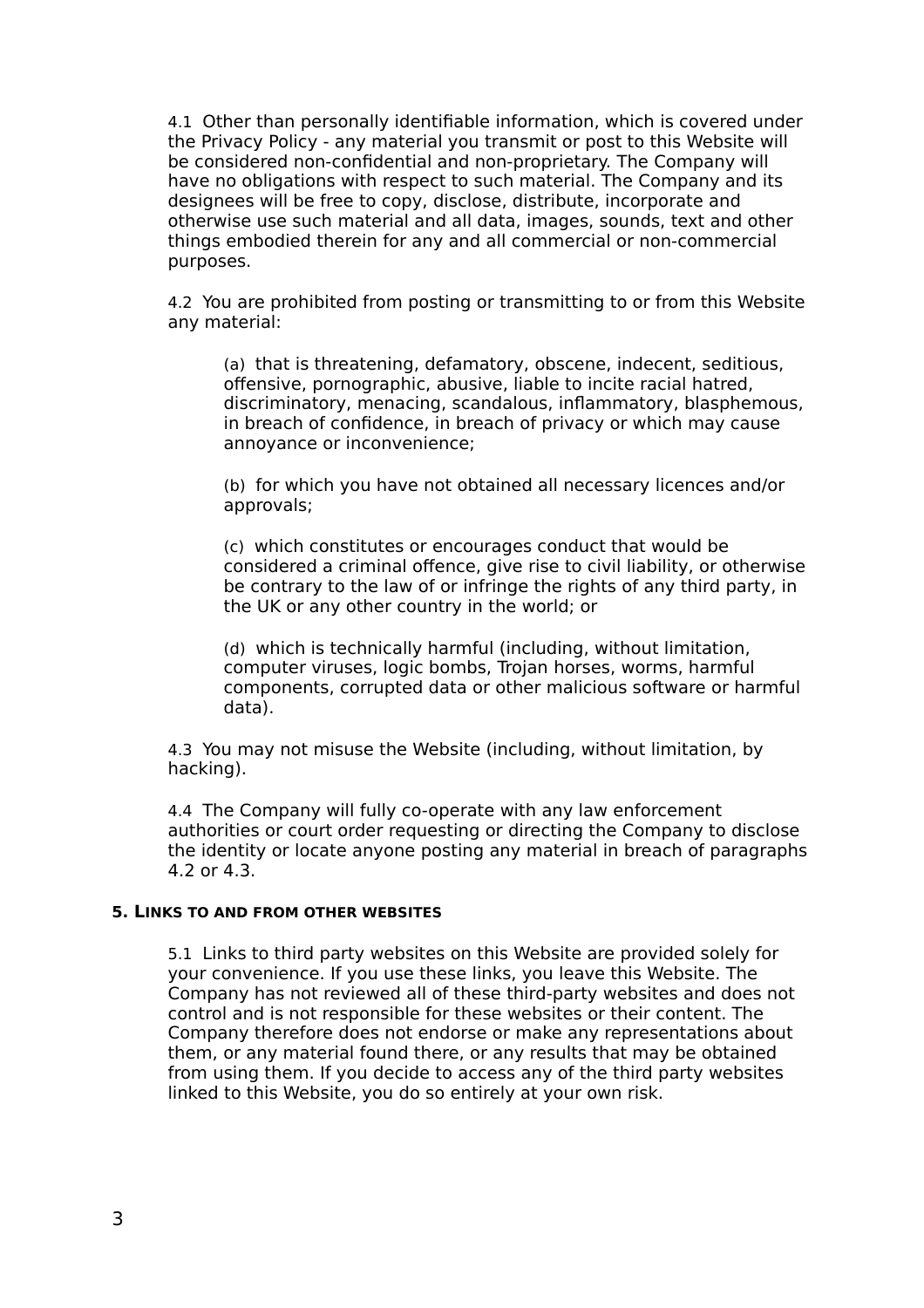5.2 If you would like to link to this Website, you may only do so on the basis that you link to, but do not replicate, the home page of this Website, and subject to the following conditions:

(a) you do not remove, distort or otherwise alter the size or appearance of the Nutmeg logo;

(b) you do not create a frame or any other browser or border environment around this Website;

(c) you do not in any way imply that the Company is endorsing any products or services other than its own;

(d) you do not misrepresent your relationship with the Company nor present any other false information about the Company;

(e) you do not otherwise use any Nutmeg trade marks displayed on this Website without express written permission from the Company;

(f) you do not link from a website that is not owned by you; and

(g) your website does not contain content that is distasteful, offensive or controversial, infringes any intellectual property rights or other rights of any other person or otherwise does not comply with all applicable laws and regulations.

5.3 The Company expressly reserves the right to revoke the right granted in paragraph 5.2 for breach of these terms and to take any action it deems appropriate.

5.4 You shall fully indemnify the Company for any loss or damage suffered by the Company or any of its group companies for breach of paragraph 5.2.

## **6. DISCLAIMER**

6.1 While the Company endeavours to ensure that the information on this Website is correct, the Company does not warrant the accuracy and completeness of the material on this Website. The Company may make changes to the material on this Website, or to the products and prices described in it, at any time without notice. The material on this Website may be out of date, and the Company makes no commitment to update such material.

6.2 The material at this Website is provided 'as is' without any conditions, warranties or other terms of any kind. Accordingly, to the maximum extent permitted by law, the Company provides you with this Website on the basis that the Company excludes all representations, warranties, conditions and other terms (including, without limitation, the conditions implied by law of satisfactory quality, fitness for purpose and the use of reasonable care and skill) which but for these terms and conditions might have effect in relation to this Website.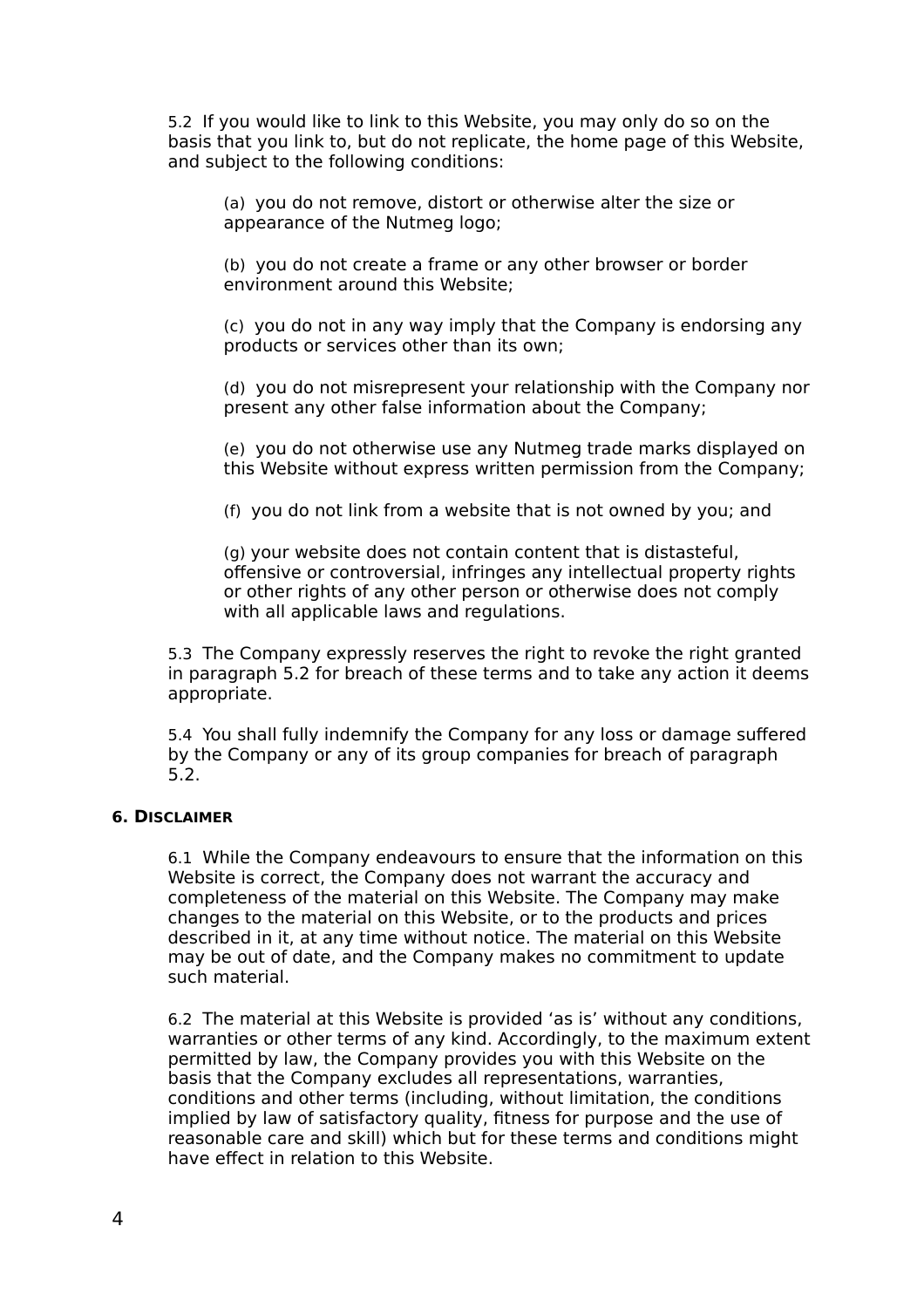6.3 We do not guarantee that our site will be secure or free from bugs or viruses. You should use your own virus protection software.

## **7. LIABILITY**

7.1 The Company, any other party (whether or not involved in creating, producing, maintaining or delivering this Website), and any of the Company's group companies and the officers, directors, employees, shareholders or agents of any of them, exclude all liability and responsibility for any amount or kind of loss or damage that may result to you or a third party (including without limitation, any direct, indirect, punitive or consequential loss or damages, or any loss of income, profits, goodwill, data, contracts, use of money, or loss or damages arising from or connected in any way to business interruption, and whether in tort (including without limitation negligence), contract or otherwise) in connection with this Website in any way or in connection with the use, inability to use or the results of use of this Website, any websites linked to this Website or the material on such websites, including but not limited to loss or damage due to viruses that may infect your computer equipment, software, data or other property on account of your access to, use of, or browsing this Website or your downloading of any material from this Website or any websites linked to this Website.

7.2 Nothing in this legal notice shall exclude or limit the Company's liability for (i) death or personal injury caused by negligence; (ii) fraud; (iii) fraudulent misrepresentation; or (iv) any liability which cannot be excluded or limited under applicable law.

7.3 If your use of material on this Website results in the need for servicing, repair or correction of equipment, software or data, you assume all costs thereof.

## **8. Miscellaneous**

8.1 Neither the Company nor you intend any third party to have any benefit under these terms and conditions. We therefore agree that no third party shall have the right to enforce any term of these terms and conditions.

8.2 If at any time any part of these terms and conditions becomes void or unenforceable under any applicable law it shall be deemed to be deleted and the remaining provisions of these terms and conditions shall continue unaffected.

8.3 No provision of these terms and conditions shall be waived unless agreed to be waived by the Company in writing. If any provision is waived, then that waiver shall operate for that instance only and not future instances, unless agreed otherwise by the Company in writing.

8.4 These terms and conditions contain the entire agreement between you and the Company with respect to the Website and supersedes and replaces all other written and oral communications relating to the Website. You and the Company hereby confirm that neither of us have not relied upon any representations, communications or other matters which have not been expressly stated in these terms and conditions, whether as an inducement to enter into these terms and conditions or otherwise. Notwithstanding any provision to the contrary, nothing in this Agreement limits or excludes either Party's liability for fraudulent misrepresentations.